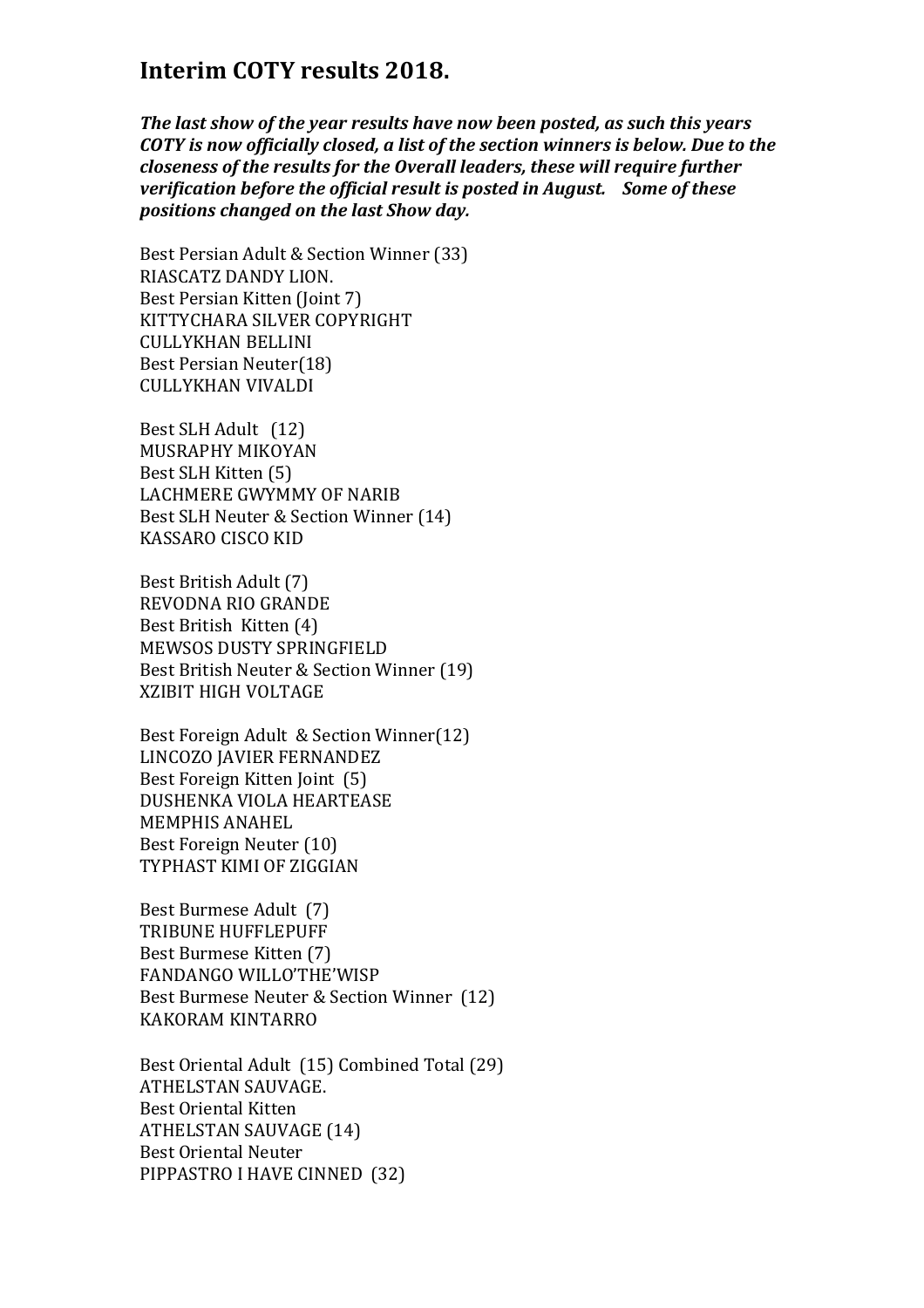## **Interim COTY results 2018.**

Best Siamese Adult & Section Winner (19) PASHTAN VAVAVOOM Best Siamese Kitten (6) SISAR FRANKEL Best Siamese Neuter (16) WHALLEYBUSH STARGAYSER

Best Household Pet & Section Winner (21) BUBBLE SPICE Best Pedigree Pet (15) BOB

Best Overall Adult Winner 2017-18 RIASCATZ DANDY LION. Best Overall Kitten Winner 2017-18 ATHELSTAN SAUVAGE Best Overall Neuter Winner . 2017-18 PIPPASTRO I HAVE CINNED.

COTY EXHIBIT 2018. ????

*These are the interim COTY results, these will not be confirmed nor finalized till all scores have been verified & to give an opportunity to anyone who thinks they should have different score to query these results.* 

*If you have query, you should contact me directly by e-mail, my address is;* 

hansson808@btinternet.com,

*You have until the end of July to make any query, anything received after that date will be too late to amend, you should supply details relating to your query, including the shows concerned & points you believe you may have won. Only corrections which would alter the placing need be submitted though those listed may, if they think their score is adrift may wish their total amended. During August the confirmed results will appear on the GCCF website after that time no further adjustments will be made. Please do this as early as possible.* 

*Congratulations to all contenders, some have been very closely contested, particularly the Persian & Oriental sections, this year for the 1st time we have the same exhibit as both a Kitten & Adult Winner in its section & the Overall Kitten winner, the same exhibit was also 2017 Supreme Adult. Quite a haul in one year.* 

*Please do not request other information unless it is going to impact on the overall scores. You may if you wish copy this information on other sites.*